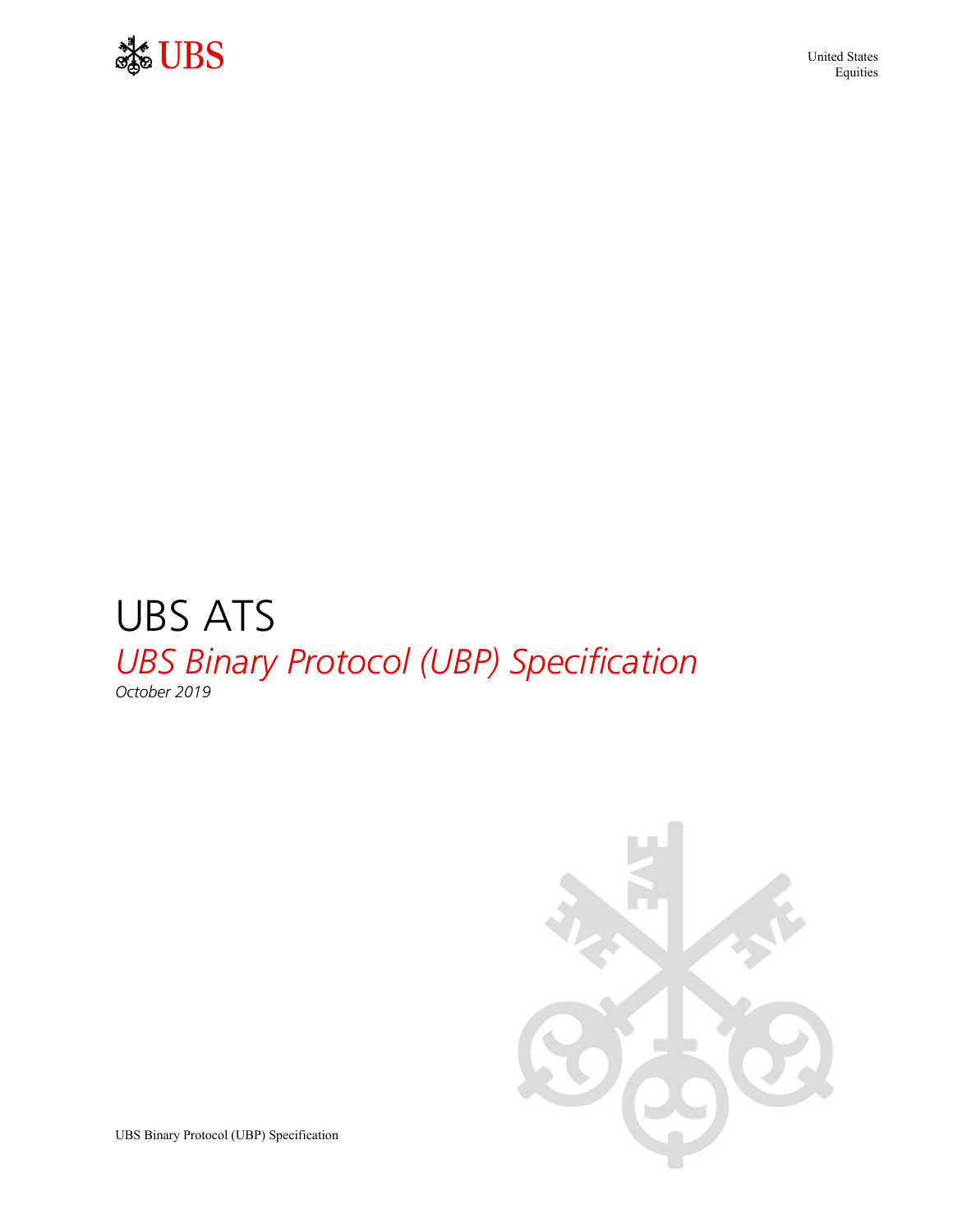

## Table of Contents

| $\mathbf{1}$            |          | UBS ATS Operations and UBS Form ATS-N<br>1 |                |  |  |  |  |  |  |
|-------------------------|----------|--------------------------------------------|----------------|--|--|--|--|--|--|
| $\overline{2}$          |          |                                            |                |  |  |  |  |  |  |
|                         | 2.1      | UBP Midpoint Pegged Order                  |                |  |  |  |  |  |  |
|                         | 2.2      | UBP Primary Pegged Order                   |                |  |  |  |  |  |  |
|                         | 2.3      |                                            |                |  |  |  |  |  |  |
|                         | 2.4      |                                            |                |  |  |  |  |  |  |
|                         | 2.5      |                                            |                |  |  |  |  |  |  |
|                         | 2.6      |                                            | $\overline{5}$ |  |  |  |  |  |  |
|                         | 2.7      |                                            |                |  |  |  |  |  |  |
|                         | 2.7.1    |                                            |                |  |  |  |  |  |  |
|                         | 2.8      |                                            |                |  |  |  |  |  |  |
|                         | 2.9      |                                            |                |  |  |  |  |  |  |
|                         | 2.10     |                                            | $\overline{7}$ |  |  |  |  |  |  |
|                         | 2.11     |                                            |                |  |  |  |  |  |  |
|                         | 2.12     |                                            |                |  |  |  |  |  |  |
| $\mathbf{3}$            |          |                                            |                |  |  |  |  |  |  |
|                         | 3.1      |                                            |                |  |  |  |  |  |  |
|                         | 3.2      |                                            |                |  |  |  |  |  |  |
| $\overline{\mathbf{4}}$ |          |                                            | 8              |  |  |  |  |  |  |
| 5                       | Clearing |                                            |                |  |  |  |  |  |  |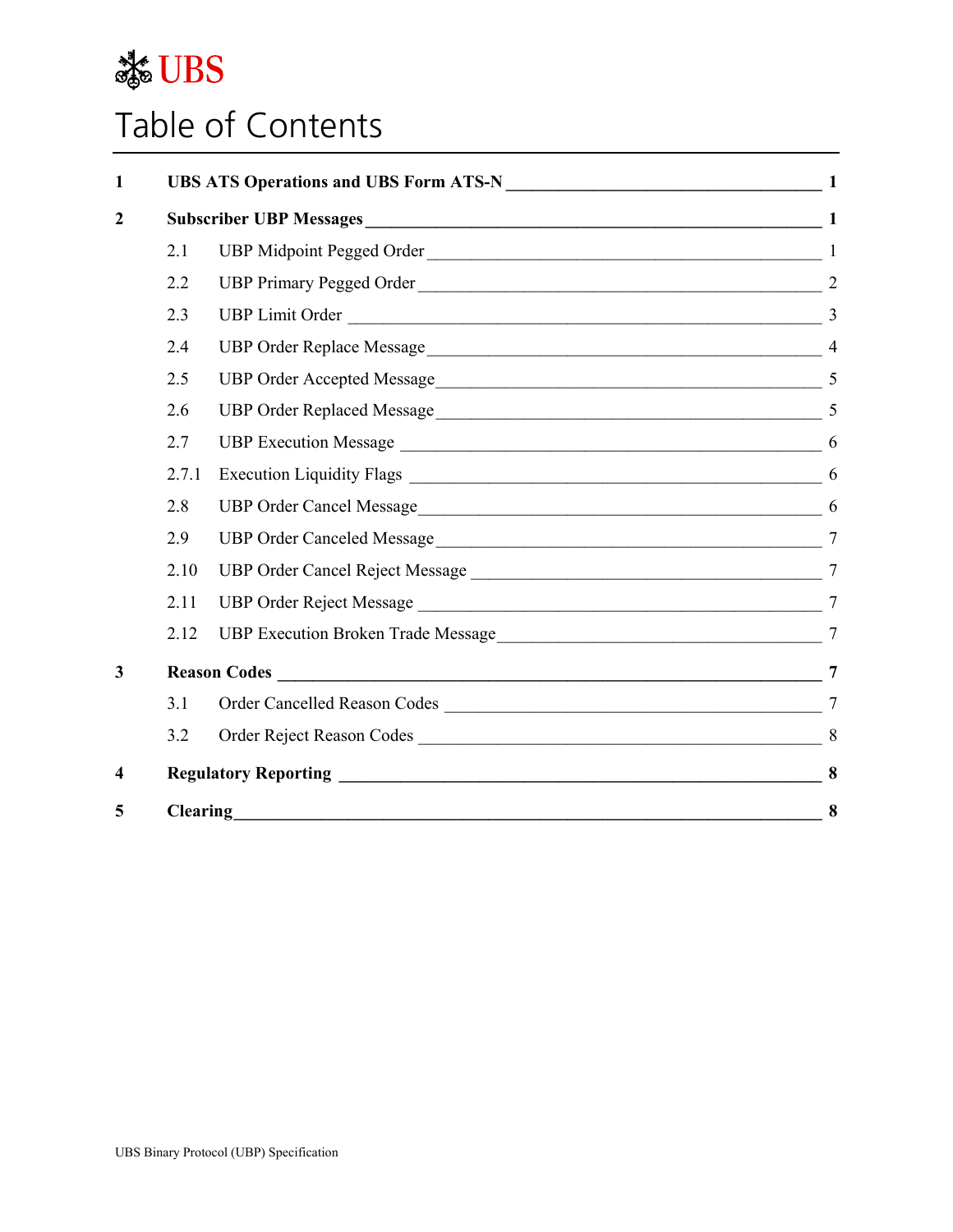

#### **1 UBS ATS Operations and UBS Form ATS-N**

This specification is intended to be a technical supplement to the UBS Form ATS-N filing, available at https://www.sec.gov/divisions/marketreg/form-ats-n-filings.htm.

For a detailed description of the UBS ATS and its operations please refer to the UBS Form ATS-N.

#### **2 Subscriber UBP Messages**

The UBS ATS supports a binary, fixed position format ('UBP').

Fields marked as reserved or ignored must be filled with spaces if it is an alpha field or with 0 if it is an integer field.

See descriptions of each order type in the FIX message section.

#### **2.1 UBP Midpoint Pegged Order**

| <b>Field Name</b>      |              | Offset Length  | Value   | <b>Description / Comment</b>                                                                                                                                                                                                                                                                                                                                                              |
|------------------------|--------------|----------------|---------|-------------------------------------------------------------------------------------------------------------------------------------------------------------------------------------------------------------------------------------------------------------------------------------------------------------------------------------------------------------------------------------------|
| Type                   | 0            | 1              | "O"     | UBS ATS Enter Order Message type                                                                                                                                                                                                                                                                                                                                                          |
| Order Token            | $\mathbf{1}$ | 14             | Alpha   | Unique order ID for an account during the day                                                                                                                                                                                                                                                                                                                                             |
| Buy/Sell Indicator     | 15           | 1              | Alpha   | B(Buy), S(Sell), T(Sell Short), E(Sell Short Exempt)                                                                                                                                                                                                                                                                                                                                      |
| Shares                 | 16           | 4              | Integer | Total number of shares                                                                                                                                                                                                                                                                                                                                                                    |
| Stock                  | 20           | 6              | Alpha   | Stock symbol (Comstock format)                                                                                                                                                                                                                                                                                                                                                            |
| Price                  | 26           | 4              | Integer | Absolute price constraint of the order, 4 implied decimals (\$46.28 =<br>462800). Use the value 2147483647 for no price constraint.                                                                                                                                                                                                                                                       |
| Time in Force          | 30           | $\overline{4}$ |         | Integer 0(IOC), 99998(Market Hours)                                                                                                                                                                                                                                                                                                                                                       |
| Firm                   | 34           | $\overline{4}$ | Alpha   | <b>MPID</b>                                                                                                                                                                                                                                                                                                                                                                               |
| Reserved               | 38           | $\mathbf{1}$   | Alpha   | Reserved for future use                                                                                                                                                                                                                                                                                                                                                                   |
| Capacity               | 39           | 1              | Alpha   | A(Agency), P(Principal)                                                                                                                                                                                                                                                                                                                                                                   |
| Reserved               | 40           | 1              | Alpha   | Ignored                                                                                                                                                                                                                                                                                                                                                                                   |
| Minimum Quantity       | 41           | $\overline{4}$ | Integer | Minimum quantity for each execution on the order                                                                                                                                                                                                                                                                                                                                          |
| Cross Type             | 45           | 1              | Alpha   | lanored                                                                                                                                                                                                                                                                                                                                                                                   |
|                        |              |                |         | 1: FillToLimit: Fill to the limit price, meaning it could be away from the<br>midpoint (default)                                                                                                                                                                                                                                                                                          |
| PegLimitConstraintMode | 46           | $\mathbf{1}$   | Alpha   | 2: FillToMidpoint: Executions that add liquidity will execute at the midpoint<br>only. Executions removing liquidity may execute at a price better than the<br>midpoint if the limit price of the order is equal to or more aggressive than<br>the midpoint (ie. a buy order with a limit price at or above the midpoint or a<br>sell order with a limit price at or below the midpoint). |
| Reserved               | 47           | 1              | Alpha   | Reserved for future use                                                                                                                                                                                                                                                                                                                                                                   |
|                        |              |                |         | If position 41 (MinQty) is populated,, this field specifies how the order is<br>handled when the leaves quantity of an order becomes smaller than the<br>MinQty. Possible values are:                                                                                                                                                                                                     |
| MinQuantityLeavesMode  | 48           | 1              | Alpha   | 1 - No MinQty in affect when leaves < MinQty (default)                                                                                                                                                                                                                                                                                                                                    |
|                        |              |                |         | 2 - MinQty becomes the leaves quantity when leaves < MinQty                                                                                                                                                                                                                                                                                                                               |
|                        |              |                |         | 3 - Remainder of order is cancelled if leaves < MinQty. An unsolicited cancel<br>ack ("OUT") message is sent to the originator of the order and the order is<br>removed from the book.                                                                                                                                                                                                    |
| Reserved               | 49           | 5              | Alpha   | Reserved for internal use                                                                                                                                                                                                                                                                                                                                                                 |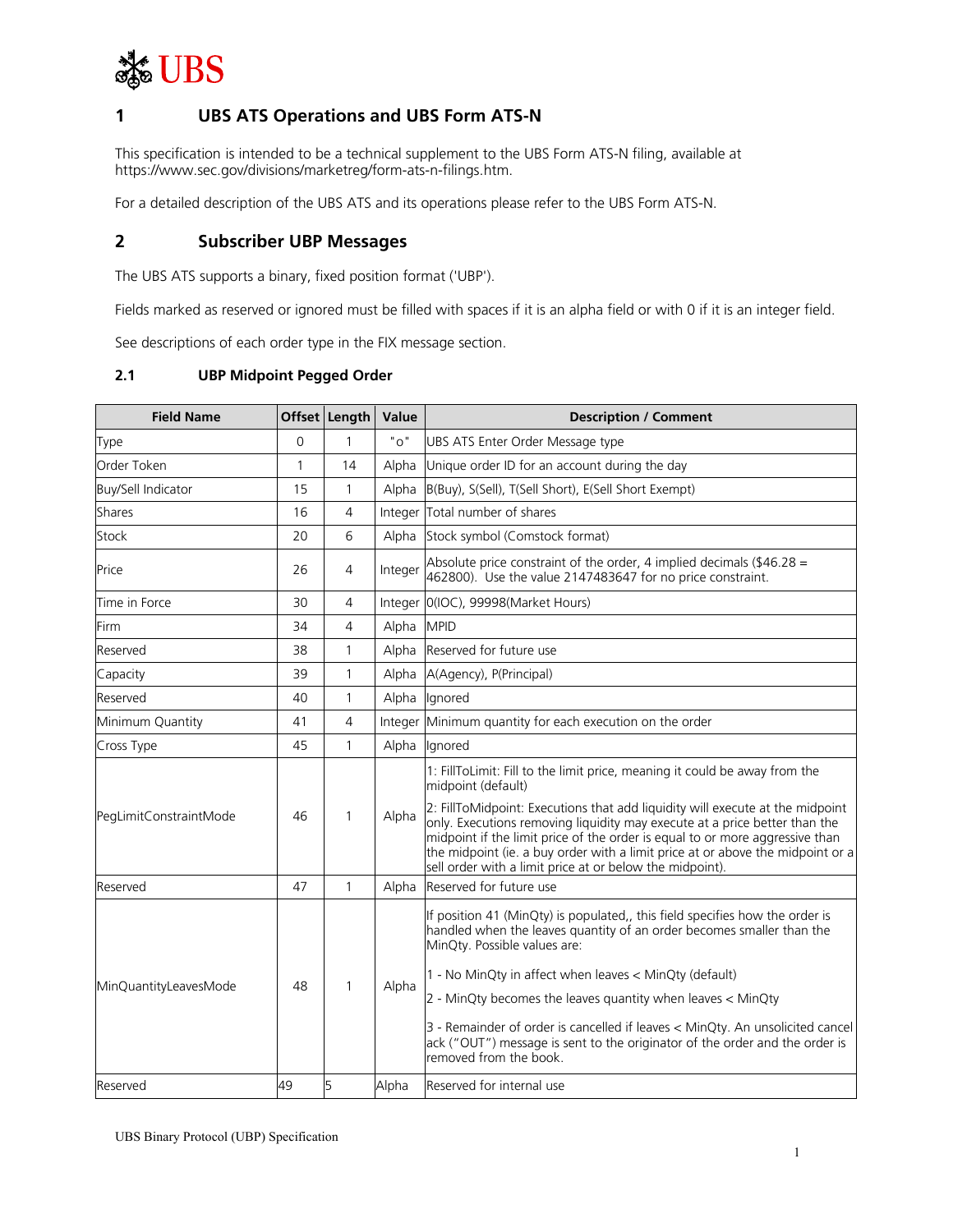

| Cross Style            | 54 |   | Alpha   | 1(All), 3(Agency), 4(No Self), 5(Agency and No Self)<br>S – Do not execute against Source Category 5 orders<br>T – Do not execute against Source Category 5 or UBS Principal Orders<br>U - Do not execute against Source Category 5 or UBS Principal or own<br>orders<br>V - Do not execute against Source Category 5 or own orders           |
|------------------------|----|---|---------|-----------------------------------------------------------------------------------------------------------------------------------------------------------------------------------------------------------------------------------------------------------------------------------------------------------------------------------------------|
| Peg Type               | 55 |   | Alpha   | M(Midpoint)                                                                                                                                                                                                                                                                                                                                   |
| Reserved               | 56 |   | Alpha   | Reserved for future use                                                                                                                                                                                                                                                                                                                       |
| Reserved               | 57 | 4 |         | Integer Reserved for future use                                                                                                                                                                                                                                                                                                               |
| ConditionalInviteGrade | 61 |   | Integer | Minimum Conditional Score required for a Conditional Indication to get<br>invites from this order.<br>O: Do not generate any invitations to Conditional Indications (default if not<br>sent)<br>$1:$ invite all<br>2: invite if score is medium, high or UBS algo<br>3: invite if score is high or UBS algo<br>4: invite if score is UBS algo |
| Reserved               | 62 | 4 |         | Integer Reserved for future use                                                                                                                                                                                                                                                                                                               |
| RoundLotOnly           | 66 |   |         | Alpha $Y$ (Yes) – indicates round lot fills only, N (No)                                                                                                                                                                                                                                                                                      |

#### **2.2 UBP Primary Pegged Order**

| <b>Field Name</b>     | Offset | Length | Value   | <b>Description / Comment</b>                                                                                                                                                         |
|-----------------------|--------|--------|---------|--------------------------------------------------------------------------------------------------------------------------------------------------------------------------------------|
| Type                  | 0      |        | " റ"    | UBS ATS Enter Order Message type                                                                                                                                                     |
| Order Token           | 1      | 14     | Alpha   | Unique order ID for an account during the day                                                                                                                                        |
| Buy/Sell Indicator    | 15     | 1      | Alpha   | B(Buy), S(Sell), T(Sell Short), E(Sell Short Exempt)                                                                                                                                 |
| <b>Shares</b>         | 16     | 4      | Integer | Total number of shares                                                                                                                                                               |
| Stock                 | 20     | 6      | Alpha   | Stock symbol (Comstock format)                                                                                                                                                       |
| Price                 | 26     | 4      | Integer | Absolute price constraint of the order, 4 implied decimals<br>(\$46.28 = 462800). Use the value 2147483647 for no price<br>constraint.                                               |
| Time in Force         | 30     | 4      | Integer | 0(IOC), 99998(Market Hours)                                                                                                                                                          |
| Firm                  | 34     | 4      | Alpha   | <b>MPID</b>                                                                                                                                                                          |
| Reserved              | 38     | 1      | Alpha   | Reserved for future use                                                                                                                                                              |
| Capacity              | 39     | 1      | Alpha   | A(Agency), P(Principal)                                                                                                                                                              |
| Reserved              | 40     | 1      | Alpha   | Ignored                                                                                                                                                                              |
| Minimum Quantity      | 41     | 4      | Integer | Minimum quantity for each execution on the order                                                                                                                                     |
| Cross Type            | 45     | 1      | Alpha   | Ignored                                                                                                                                                                              |
| Reserved              | 46     | 1      | Alpha   | Reserved for future use                                                                                                                                                              |
| Reserved              | 47     | 1      | Alpha   | Reserved for future use                                                                                                                                                              |
| MinQuantityLeavesMode | 48     |        | Alpha   | If position 41 (MinQty) is populated, this field specifies how<br>the order is handled when the leaves quantity of an order<br>becomes smaller than the MinQty. Possible values are: |
|                       |        |        |         | 1 - No MinQty in affect when leaves < MinQty (default)<br>2 - MinQty becomes the leaves quantity when leaves < MinQty                                                                |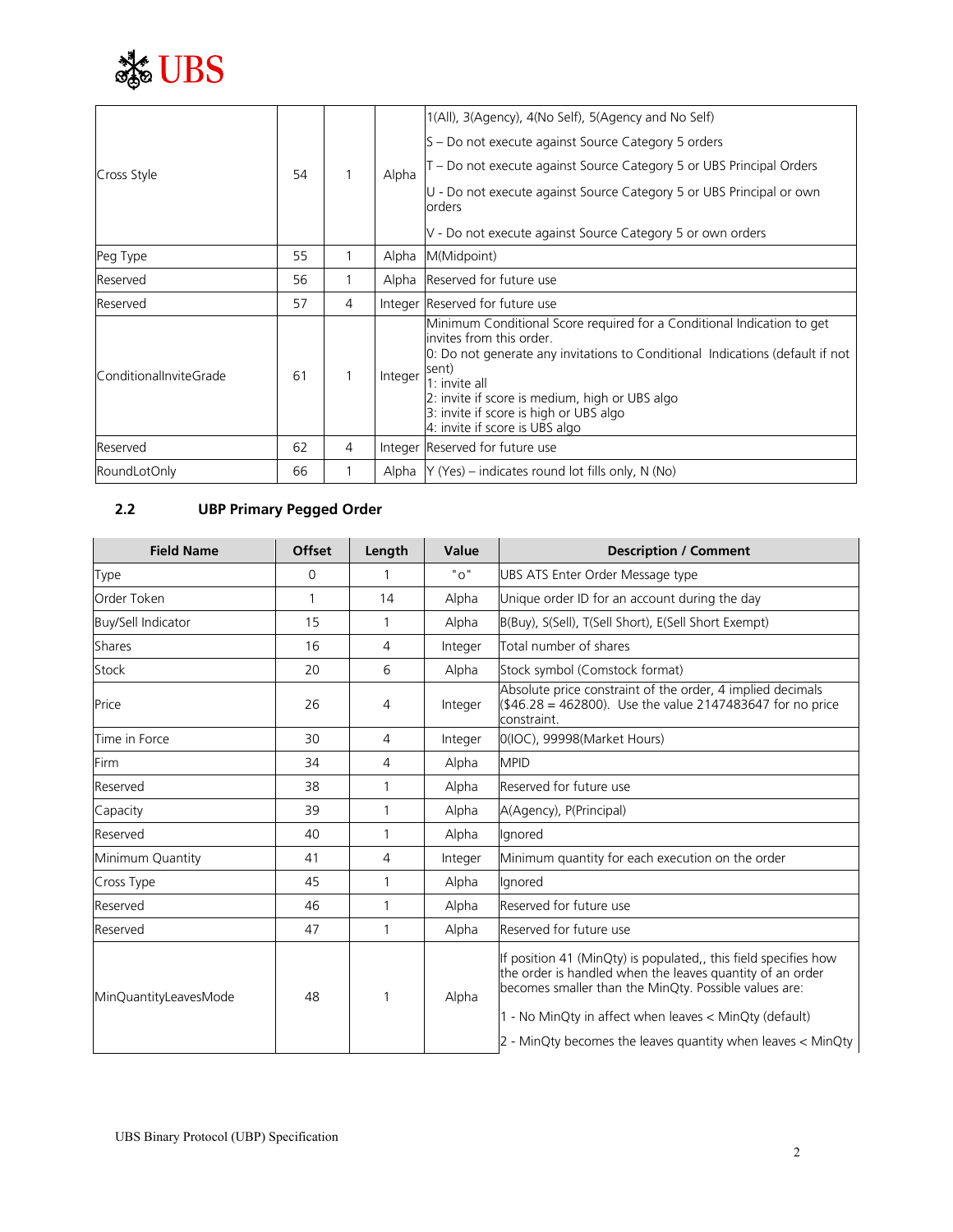

|                        |    |   |         | 3 - Remainder of order is cancelled if leaves < MinQty. An<br>unsolicited cancel ack ("OUT") message is sent to the<br>originator of the order and the order is removed from the<br>book.                                                                                                                                                     |
|------------------------|----|---|---------|-----------------------------------------------------------------------------------------------------------------------------------------------------------------------------------------------------------------------------------------------------------------------------------------------------------------------------------------------|
| Reserved               | 49 | 5 | Alpha   | Reserved for internal use                                                                                                                                                                                                                                                                                                                     |
|                        |    |   |         | 1(All), 3(Agency), 4(No Self), 5(Agency and No Self)                                                                                                                                                                                                                                                                                          |
|                        |    |   |         | S - Do not execute against Source Category 5 orders                                                                                                                                                                                                                                                                                           |
| Cross Style            | 54 |   | Alpha   | T - Do not execute against Source Category 5 or UBS Principal<br>Orders                                                                                                                                                                                                                                                                       |
|                        |    |   |         | U - Do not execute against Source Category 5 or UBS Principal<br>or own orders                                                                                                                                                                                                                                                                |
|                        |    |   |         | V - Do not execute against Source Category 5 or own orders                                                                                                                                                                                                                                                                                    |
| Peg Type               | 55 | 1 | Alpha   | R(Primary)                                                                                                                                                                                                                                                                                                                                    |
| Reserved               | 56 | 1 | Alpha   | Reserved for future use                                                                                                                                                                                                                                                                                                                       |
| Reserved               | 57 | 4 | Integer | Reserved for future use                                                                                                                                                                                                                                                                                                                       |
| ConditionalInviteGrade | 61 | 1 | Integer | Minimum Conditional Score required for a Conditional<br>Indication to get invites from this order.<br>0: Do not generate any invitations to Conditional Indications<br>(default if not sent)<br>$1:$ invite all<br>2: invite if score is medium, high or UBS algo<br>3: invite if score is high or UBS algo<br>4: invite if score is UBS algo |
| Reserved               | 62 | 4 | Integer | Reserved for future use                                                                                                                                                                                                                                                                                                                       |
| RoundLotOnly           | 66 | 1 | Alpha   | $Y$ (Yes) – indicates round lot fills only, N (No)                                                                                                                                                                                                                                                                                            |

#### **2.3 UBP Limit Order**

| <b>Field Name</b>     |    | Offset   Length   Value |            | <b>Description / Comment</b>                                                                                                                                                                |
|-----------------------|----|-------------------------|------------|---------------------------------------------------------------------------------------------------------------------------------------------------------------------------------------------|
| Type                  | 0  |                         | "O"        | UBS ATS Enter Order Message type                                                                                                                                                            |
| Order Token           |    | 14                      | Alpha      | Unique order ID for an account during the day                                                                                                                                               |
| Buy/Sell Indicator    | 15 | 1                       |            | Alpha B(Buy), S(Sell), T(Sell Short), E(Sell Short Exempt)                                                                                                                                  |
| Shares                | 16 | 4                       |            | Integer Total number of shares                                                                                                                                                              |
| Stock                 | 20 | 6                       |            | Alpha Stock symbol (Comstock format)                                                                                                                                                        |
| Price                 | 26 | $\overline{4}$          | Integer    | Limit price of the order, 4 implied decimals. Use the value 2147483647 for<br>no price constraint.                                                                                          |
| Time in Force         | 30 | 4                       |            | Integer   0(IOC), 99998(Market Hours)                                                                                                                                                       |
| Firm                  | 34 | 4                       | Alpha MPID |                                                                                                                                                                                             |
| Reserved              | 38 | 1                       |            | Alpha Reserved for future use                                                                                                                                                               |
| Capacity              | 39 | 1                       |            | Alpha A(Agency), P(Principal)                                                                                                                                                               |
| Reserved              | 40 | 1                       |            | Alpha Ignored                                                                                                                                                                               |
| Minimum Quantity      | 41 | 4                       |            | Integer Minimum quantity for each execution on the order                                                                                                                                    |
| Cross Type            | 45 | 1                       |            | Alpha lgnored                                                                                                                                                                               |
| Reserved              | 46 | 1                       |            | Alpha lgnored for Limit Order                                                                                                                                                               |
| Reserved              | 47 | 1                       |            | Alpha Reserved for future use                                                                                                                                                               |
| MinQuantityLeavesMode | 48 | 1                       |            | If position 41 (MinQty) is populated,, this field specifies how the order is<br>Alpha handled when the leaves quantity of an order becomes smaller than the<br>MinQty. Possible values are: |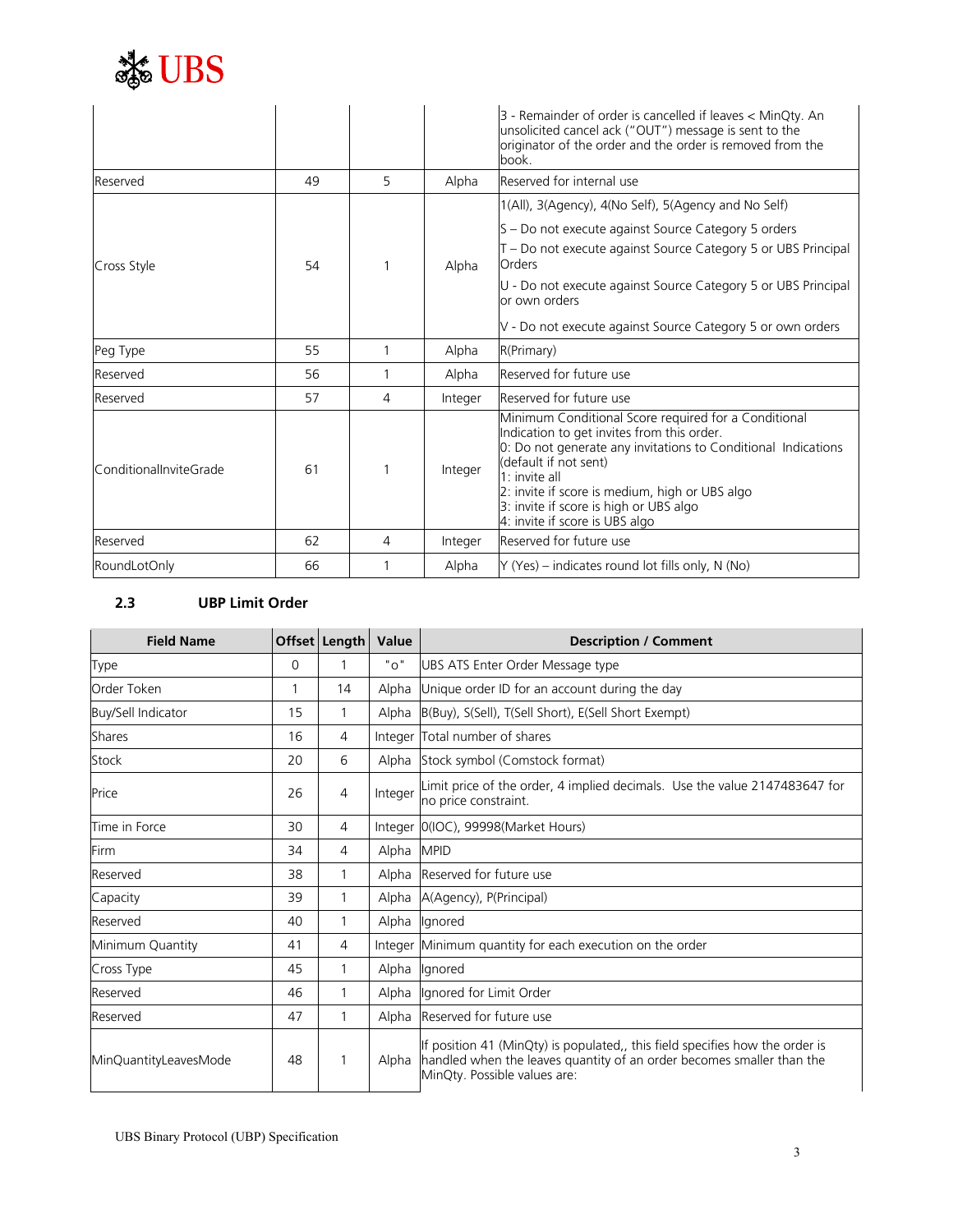

|                        |    |                |         | 1 - No MinQty in affect when leaves < MinQty (default)                                                                                                                                                                                                                                                                                     |
|------------------------|----|----------------|---------|--------------------------------------------------------------------------------------------------------------------------------------------------------------------------------------------------------------------------------------------------------------------------------------------------------------------------------------------|
|                        |    |                |         | 2 - MinQty becomes the leaves quantity when leaves < MinQty                                                                                                                                                                                                                                                                                |
|                        |    |                |         | 3 - Remainder of order is cancelled if leaves < MinQty. An unsolicited cancel<br>ack ("OUT") message is sent to the originator of the order and the order is<br>removed from the book.                                                                                                                                                     |
| Reserved               | 49 | 5              | Alpha   | Reserved for internal use                                                                                                                                                                                                                                                                                                                  |
|                        |    |                |         | 1(All), 3(Agency), 4(No Self), 5(Agency and No Self)                                                                                                                                                                                                                                                                                       |
|                        |    |                |         | S - Do not execute against Source Category 5 orders                                                                                                                                                                                                                                                                                        |
| Cross Style            | 54 | 1              | Alpha   | T – Do not execute against Source Category 5 or UBS Principal Orders                                                                                                                                                                                                                                                                       |
|                        |    |                |         | U - Do not execute against Source Category 5 or UBS Principal or own orders                                                                                                                                                                                                                                                                |
|                        |    |                |         | V - Do not execute against Source Category 5 or own orders                                                                                                                                                                                                                                                                                 |
| Peg Type               | 55 | 1              | Alpha   | N(No Peg)                                                                                                                                                                                                                                                                                                                                  |
| Reserved               | 56 | 1              |         | Alpha Reserved for future use                                                                                                                                                                                                                                                                                                              |
| Reserved               | 57 | 4              |         | Integer Reserved for future use                                                                                                                                                                                                                                                                                                            |
| ConditionalInviteGrade | 61 | 1              | Integer | Minimum Conditional Score required for a Conditional Indication to get<br>invites from this order<br>0: Do not generate any invitations to Conditional Indications (default if not<br>sent)<br>1: invite all<br>2: invite if score is medium, high or UBS algo<br>3: invite if score is high or UBS algo<br>4: invite if score is UBS algo |
| Reserved               | 62 | $\overline{4}$ |         | Integer Reserved for future use                                                                                                                                                                                                                                                                                                            |
| RoundLotOnly           | 66 | 1              |         | Alpha $\forall$ (Yes) – indicates round lot fills only, N (No)                                                                                                                                                                                                                                                                             |

### **2.4 UBP Order Replace Message**

| <b>Field Name</b>       |    | Offset Length  | Value   | <b>Description / Comment</b>                                                                               |
|-------------------------|----|----------------|---------|------------------------------------------------------------------------------------------------------------|
| Type                    | 0  |                | "u"     | UBS ATS Replace Order Message type                                                                         |
| Existing Order Token    |    | 14             | Alpha   | Current unique order ID for an account during the day                                                      |
| Replacement Order Token | 15 | 14             | Alpha   | New unique order ID for an account during the day                                                          |
| Shares                  | 29 | $\overline{4}$ | Integer | Total number of shares                                                                                     |
| Price                   | 33 | 4              | Integer | Price of the order, 4 implied decimals (\$46.28 = 462800). Use the value<br>2147483647 for a Market Order. |
| Time in Force           | 37 | 4              |         | Integer   0(IOC), 99998(Market Hours)                                                                      |
| Reserved                | 41 |                | Alpha   | Reserved for future use                                                                                    |
| Reserved                | 42 |                | Alpha   | Ignored                                                                                                    |
| Minimum Quantity        | 43 | 4              |         | Integer Minimum quantity                                                                                   |
| Cross Style             | 47 |                | Alpha   | Must be identical to value in original new order                                                           |
| Peg Type                | 48 |                | Alpha   | M(Midpoint), N(No Peg), R(Primary)                                                                         |
| Reserved                | 49 |                | Alpha   | Reserved for future use                                                                                    |
| Reserved                | 50 | $\overline{4}$ |         | Integer Reserved for future use                                                                            |
| Reserved                | 54 | 1              | Alpha   | Reserved for future use                                                                                    |
| Reserved                | 55 | 4              |         | Integer Reserved for future use                                                                            |
| RoundLotOnly            | 59 |                |         | Alpha $\forall$ (Yes) – indicates round lot fills only, N (No)                                             |

UBS Binary Protocol (UBP) Specification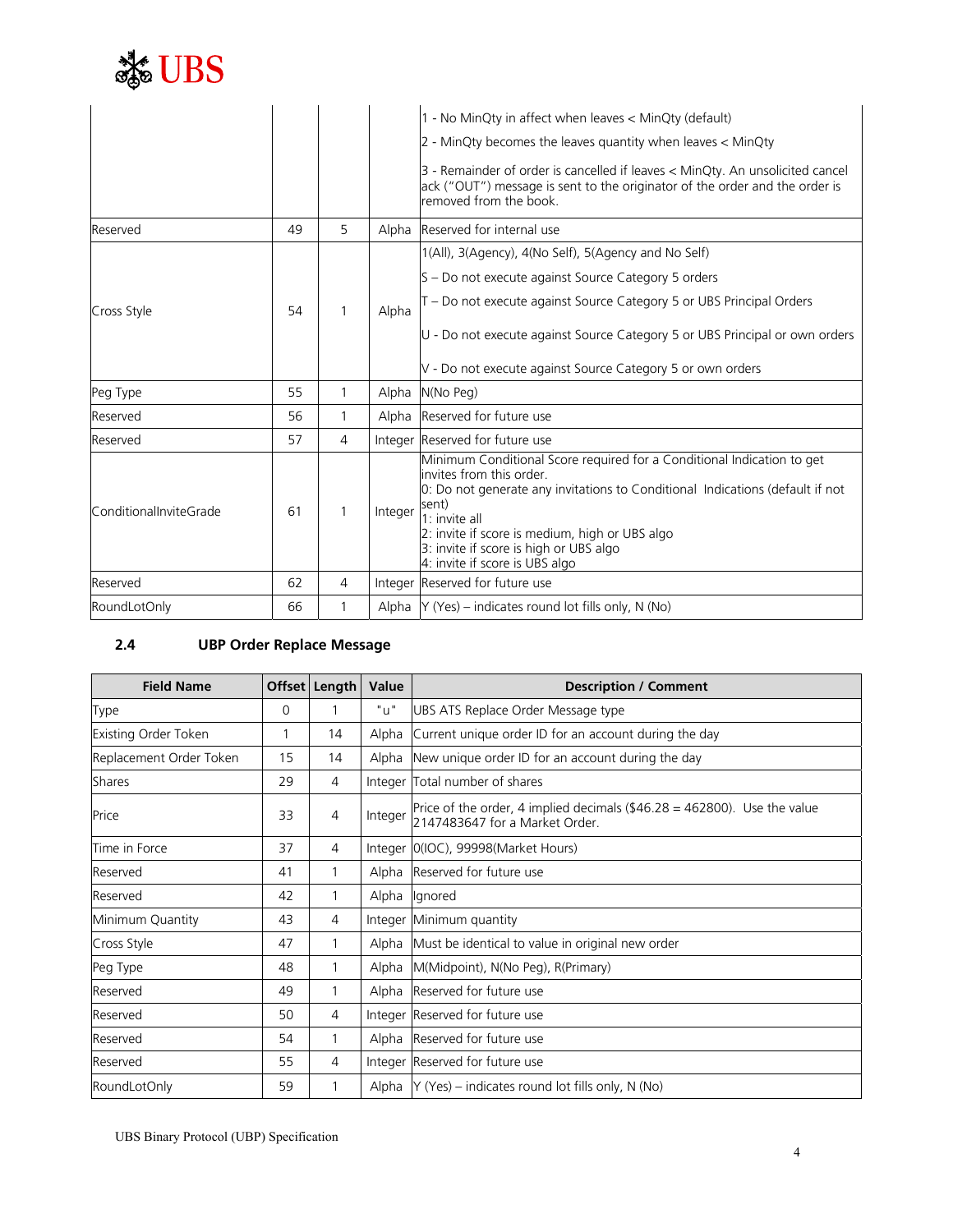

#### **2.5 UBP Order Accepted Message**

| <b>Field Name</b>      |          | Offset   Length   Value |         | <b>Description / Comment</b>                                                                                                                                   |
|------------------------|----------|-------------------------|---------|----------------------------------------------------------------------------------------------------------------------------------------------------------------|
| Type                   | $\Omega$ | 1                       | "a"     | UBS ATS Accepted Message type                                                                                                                                  |
| Timestamp              | 1        | 8                       | Integer | Timestamp of nanoseconds past midnight in New York                                                                                                             |
| Order Token            | 9        | 14                      | Alpha   | Unique order ID for an account during the day                                                                                                                  |
| Buy/Sell Indicator     | 23       | 1                       | Alpha   | B(Buy), S(Sell), T(Sell Short), E(Sell Short Exempt)                                                                                                           |
| Shares                 | 24       | 4                       | Integer | Total number of shares                                                                                                                                         |
| Stock                  | 28       | 6                       | Alpha   | Stock symbol                                                                                                                                                   |
| Price                  | 34       | 4                       | Integer | Price of the order, 4 implied decimals (\$46.28 = 462800). 2147483647(Market<br>Order)                                                                         |
| Time in Force          | 38       | $\overline{4}$          | Integer | 0(IOC), 99998(Market Hours)                                                                                                                                    |
| Firm                   | 42       | $\overline{4}$          | Alpha   | <b>MPID</b>                                                                                                                                                    |
| Reserved               | 46       | 1                       | Alpha   | Reserved for future use                                                                                                                                        |
| Order Reference Number | 47       | 8                       | Integer | The day-unique reference number assigned by the ATS                                                                                                            |
| Capacity               | 55       | 1                       | Alpha   | A(Agency), P(Principal)                                                                                                                                        |
| Reserved               | 56       | 1                       | Alpha   | lgnored                                                                                                                                                        |
| Minimum Quantity       | 57       | 4                       | Integer | Minimum quantity                                                                                                                                               |
| Cross Type             | 61       | 1                       | Alpha   | Reserved for future use                                                                                                                                        |
| Order State            | 62       | 1                       | Alpha   | L(Order Live), D(Order Dead)                                                                                                                                   |
| Reserved               | 63       | 8                       | Alpha   | Reserved for future use                                                                                                                                        |
| Cross Style            | 71       | 1                       | Alpha   | 1(All), 3(Agency), 4(No Self), 5(Agency and No Self)                                                                                                           |
| Peg Type               | 72       | 1                       | Alpha   | M(Midpoint), N(No Peg), R(Primary)                                                                                                                             |
| Reserved               | 73       | 1                       | Alpha   | Reserved for future use                                                                                                                                        |
| Reserved               | 74       | 4                       | Integer | Reserved for future use                                                                                                                                        |
| ConditionalInviteGrade | 78       | 1                       | Integer | Value sent on new order message will be echoed back. If no value is sent but a<br>value is defaulted then the defaulted value will be sent back in this field. |
| Reserved               | 79       | $\overline{4}$          | Integer | Reserved for future use                                                                                                                                        |
| RoundLotOnly           | 83       | 1                       |         | Alpha $Y$ (Yes) – indicates round lot fills only, N (No)                                                                                                       |

#### **2.6 UBP Order Replaced Message**

| <b>Field Name</b>       |    | Offset Length | Value   | <b>Description / Comment</b>                                              |
|-------------------------|----|---------------|---------|---------------------------------------------------------------------------|
| Type                    | 0  |               | "u"     | UBS ATS Replaced Message type                                             |
| Timestamp               |    | 8             | Integer | Timestamp of nanoseconds past midnight in New York                        |
| Replacement Order Token | 9  | 14            | Alpha   | Unique order ID for an account during the day                             |
| Buy/Sell Indicator      | 23 |               | Alpha   | B(Buy), S(Sell), T(Sell Short), E(Sell Short Exempt)                      |
| <b>Shares</b>           | 24 | 4             | Integer | Total number of shares                                                    |
| Stock                   | 28 | 6             | Alpha   | Stock symbol                                                              |
| Price                   | 34 | 4             |         | Integer Price of the order, 4 implied decimals. 2147483647 (Market Order) |
| Time in Force           | 38 | 4             | Integer | 0(IOC), 99998(Market Hours)                                               |
| Firm                    | 42 | 4             | Alpha   | <b>MPID</b>                                                               |
| Reserved                | 46 |               | Alpha   | Reserved for future use                                                   |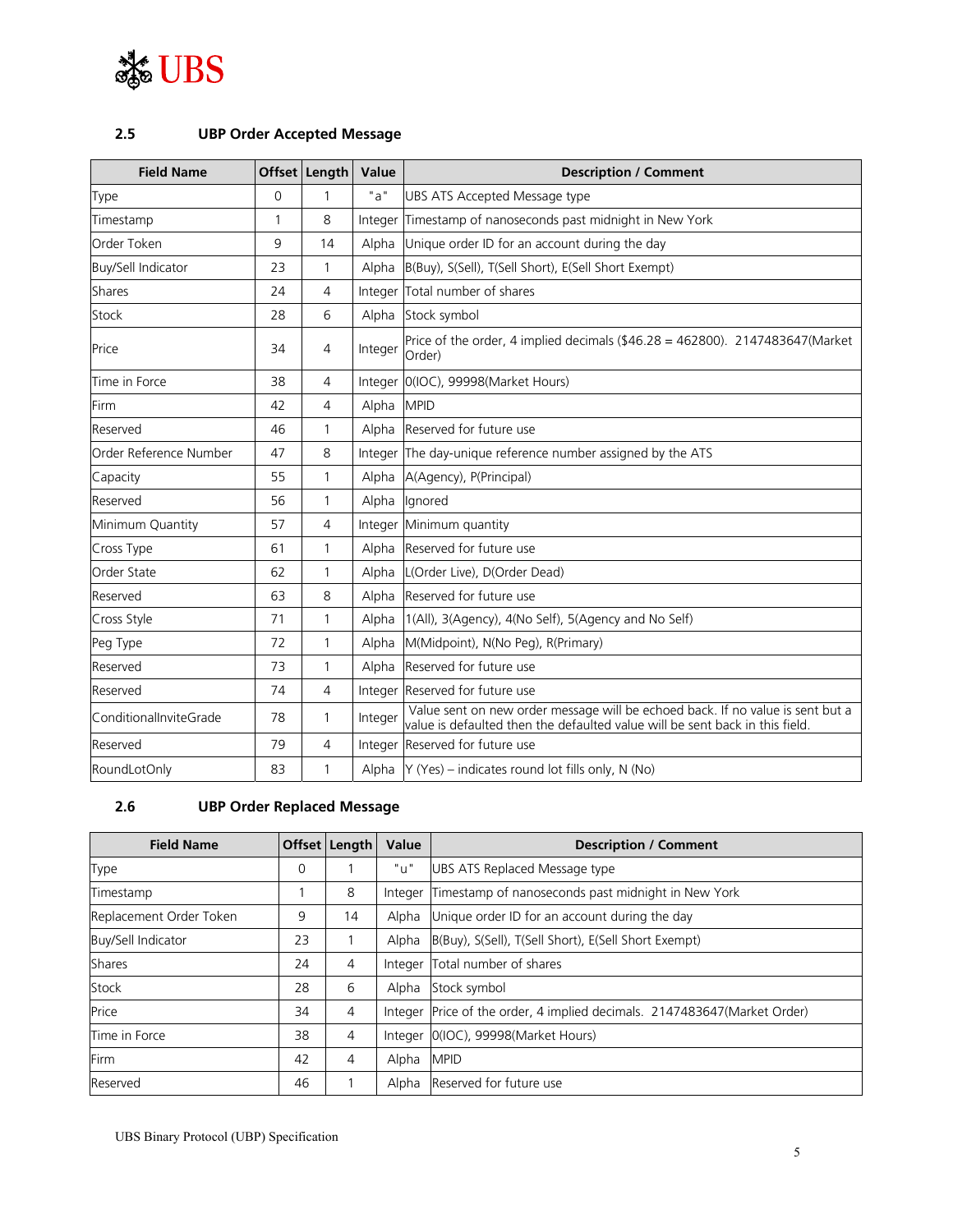

| Order Reference Number | 47 | 8  |         | Integer The day-unique reference number assigned by the ATS |
|------------------------|----|----|---------|-------------------------------------------------------------|
| Capacity               | 55 |    | Alpha   | A(Agency), P(Principal)                                     |
| Reserved               | 56 |    | Alpha   | Reserved for future use                                     |
| Minimum Quantity       | 57 | 4  | Integer | Minimum quantity                                            |
| Cross Type             | 61 |    | Alpha   | Reserved for future use                                     |
| Order State            | 62 |    | Alpha   | L(Order Live), D(Order Dead)                                |
| Previous Order Token   | 63 | 14 | Alpha   | The Order Token of the order that was replaced.             |
| Reserved               | 77 | 8  | Alpha   | Reserved for future use                                     |
| Cross Style            | 85 |    | Alpha   | Must be identical to value in original new order            |
| Peg Type               | 86 |    | Alpha   | M(Midpoint), N(No Peg), R(Primary)                          |
| Reserved               | 87 |    | Alpha   | Reserved for future use                                     |
| Reserved               | 88 | 4  |         | Integer Reserved for future use                             |
| Reserved               | 92 |    | Alpha   | Reserved for future use                                     |
| Reserved               | 93 | 4  | Integer | Reserved for future use                                     |
| RoundLotOnly           | 97 |    | Alpha   | $Y$ (Yes) – indicates round lot fills only, N (No)          |

#### **2.7 UBP Execution Message**

| <b>Field Name</b>      |          | Offset Length | Value   | <b>Description / Comment</b>                                            |
|------------------------|----------|---------------|---------|-------------------------------------------------------------------------|
| Type                   | $\Omega$ |               | "E"     | UBS ATS Execution Message type                                          |
| Timestamp              |          | 8             | Integer | Timestamp of nanoseconds past midnight in New York                      |
| Order Token            | 9        | 14            | Alpha   | The Order Token as was originally transmitted in an Enter Order Message |
| <b>Executed Shares</b> | 23       | 4             |         | Integer Incremental number of shares executed                           |
| <b>Execution Price</b> | 27       | 4             |         | Integer Execution Price. 4 implied Decimals.                            |
| Liquidity Flag         | 31       |               | Alpha   | See Liquidity Flag values table                                         |
| Matchld                | 32       | 8             | lona    | Unique identifier of the execution                                      |

### **2.7.1 Execution Liquidity Flags**

| Code | <b>Meaning</b>           | <b>Description / Comment</b>                                                                             |
|------|--------------------------|----------------------------------------------------------------------------------------------------------|
|      | Added                    | Execution on a resident order posted on the UBS ATS book                                                 |
|      | Removed                  | Execution on an order that was not posted on the UBS ATS book.                                           |
|      | Added vs<br>Conditional  | Execution on a resident order posted on the UBS ATS book where at least one side was a Conditional.      |
|      | Remove vs<br>Conditional | Execution on an order that was not posted on the UBS ATS book where at least one side was a Conditional. |

#### **2.8 UBP Order Cancel Message**

| <b>Field Name</b> | Offset Length | Value | <b>Description / Comment</b>                                                                                                                                                                          |  |
|-------------------|---------------|-------|-------------------------------------------------------------------------------------------------------------------------------------------------------------------------------------------------------|--|
| Type              |               | "X"   | UBS ATS Cancel Order Message type                                                                                                                                                                     |  |
| Order Token       | 14            |       | Alpha The Order Token as was originally transmitted in an Enter Order Message                                                                                                                         |  |
| Shares            |               |       | Must be 0 (UBS ATS does not support quantity reduce with this message type, and does not<br>I Integer hold priority in queue for any replace message. Use Replace message to modify order quantity. I |  |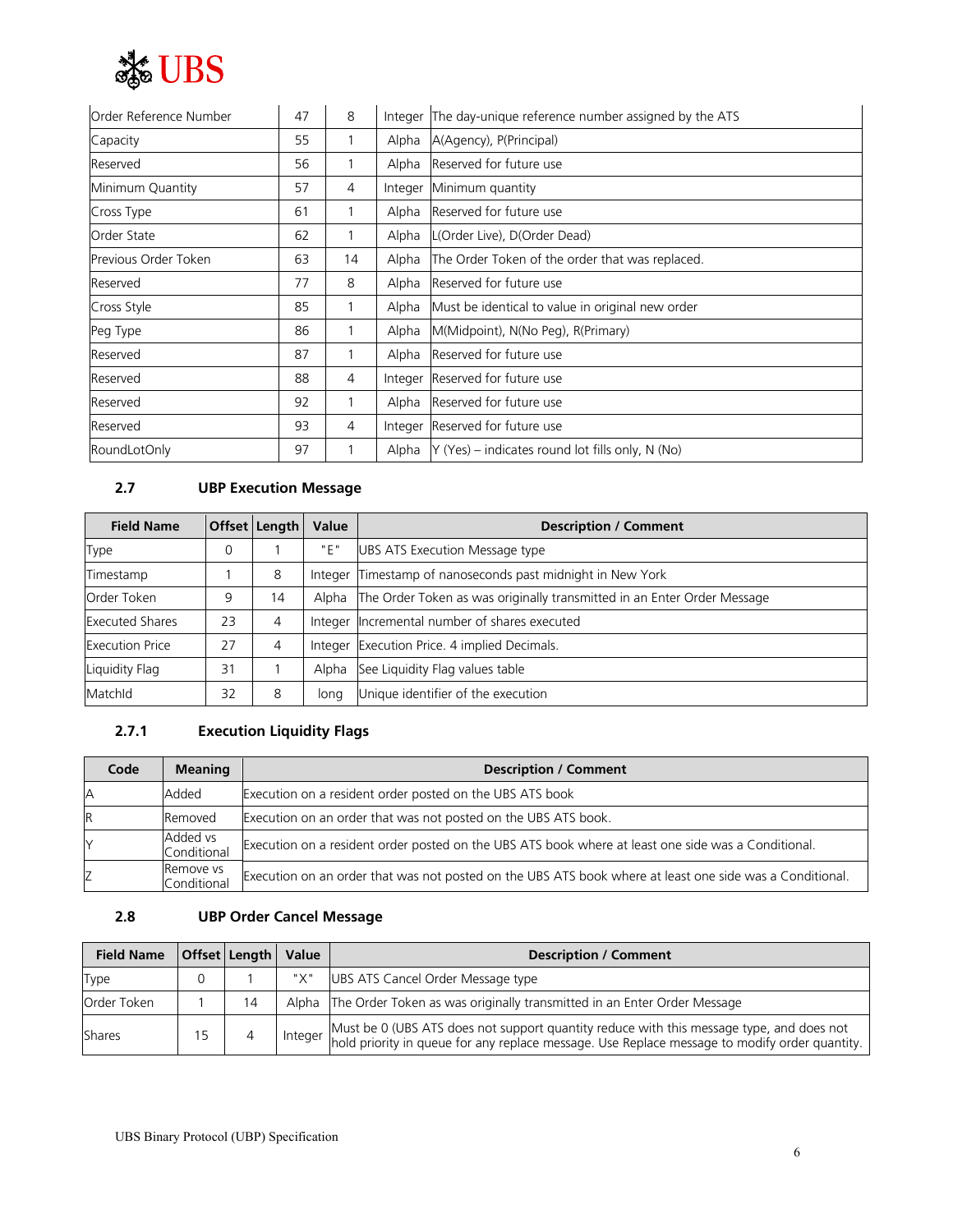

#### **2.9 UBP Order Canceled Message**

| <b>Field Name</b> |    | Offset   Length | Value | <b>Description / Comment</b>                                                                |  |
|-------------------|----|-----------------|-------|---------------------------------------------------------------------------------------------|--|
| Type              |    |                 | "C"   | UBS ATS Cancelled Order Message type                                                        |  |
| Timestamp         |    | 8               |       | Integer Timestamp of nanoseconds past midnight in New York                                  |  |
| Order Token       |    | 14              |       | Alpha The Order Token as was originally transmitted in an Enter Order Message               |  |
| Cancelled Shares  | 23 | 4               |       | Integer The number of shares that were remaining on the order when the cancel was accepted. |  |
| Reason            | 27 |                 | Alpha | Cancelled Reason Code                                                                       |  |

#### **2.10 UBP Order Cancel Reject Message**

| <b>Field Name</b> |   | <b>Offset Length Value</b> |      | <b>Description / Comment</b>                                                  |  |
|-------------------|---|----------------------------|------|-------------------------------------------------------------------------------|--|
| <b>Type</b>       | 0 |                            | արտա | UBS ATS Cancel Order Reject Message type                                      |  |
| Timestamp         |   | 8                          |      | Integer Timestamp of nanoseconds past midnight in New York                    |  |
| Order Token       |   | 14                         |      | Alpha The Order Token as was originally transmitted in an Enter Order Message |  |

#### **2.11 UBP Order Reject Message**

| <b>Field Name</b> |    | Offset   Length | Value | <b>Description / Comment</b>                                                  |  |
|-------------------|----|-----------------|-------|-------------------------------------------------------------------------------|--|
| Type              |    |                 | "   " | UBS ATS Rejected Order Message type                                           |  |
| Timestamp         |    | 8               |       | Integer Timestamp of nanoseconds past midnight in New York                    |  |
| Order Token       | a  | 14              |       | Alpha The Order Token as was originally transmitted in an Enter Order Message |  |
| Reason            | 23 |                 |       | Alpha See Reject Reason Code Table                                            |  |

#### **2.12 UBP Execution Broken Trade Message**

| <b>Field Name</b> |    | Offset   Length   Value |     | <b>Description / Comment</b>                                                    |  |
|-------------------|----|-------------------------|-----|---------------------------------------------------------------------------------|--|
| Type              |    |                         | "B" | UBS ATS Broken Trade Message type                                               |  |
| Timestamp         |    | 8                       |     | Integer Timestamp of nanoseconds past midnight in New York                      |  |
| Order Token       |    | 14                      |     | Alpha The Order Token as was originally transmitted in an Enter Order Message   |  |
| Match Number      | 23 | 8                       |     | Integer Match Number as transmitted in the Executed Order Message being broken. |  |
| Reason            | 31 |                         |     | Alpha Reason the trade was broken. Will always be "S" (Supervisory)             |  |

#### **3 Reason Codes**

#### **3.1 Order Cancelled Reason Codes**

| Code | <b>Meaning</b>         | Comment                                                               |
|------|------------------------|-----------------------------------------------------------------------|
| IJ   | User Requested Cancel  | Cancelled Message is in response to a Cancel Message.                 |
|      | <b>IOC</b>             | Cancel on the unexecuted portion of an order with an IOC TimeInForce. |
|      | Timeout                | Order has expired.                                                    |
| ß    | Supervisory            | Order was cancelled by UBS operations.                                |
| D    | Regulatory Restriction | Order was cancelled due to a regulatory restriction.                  |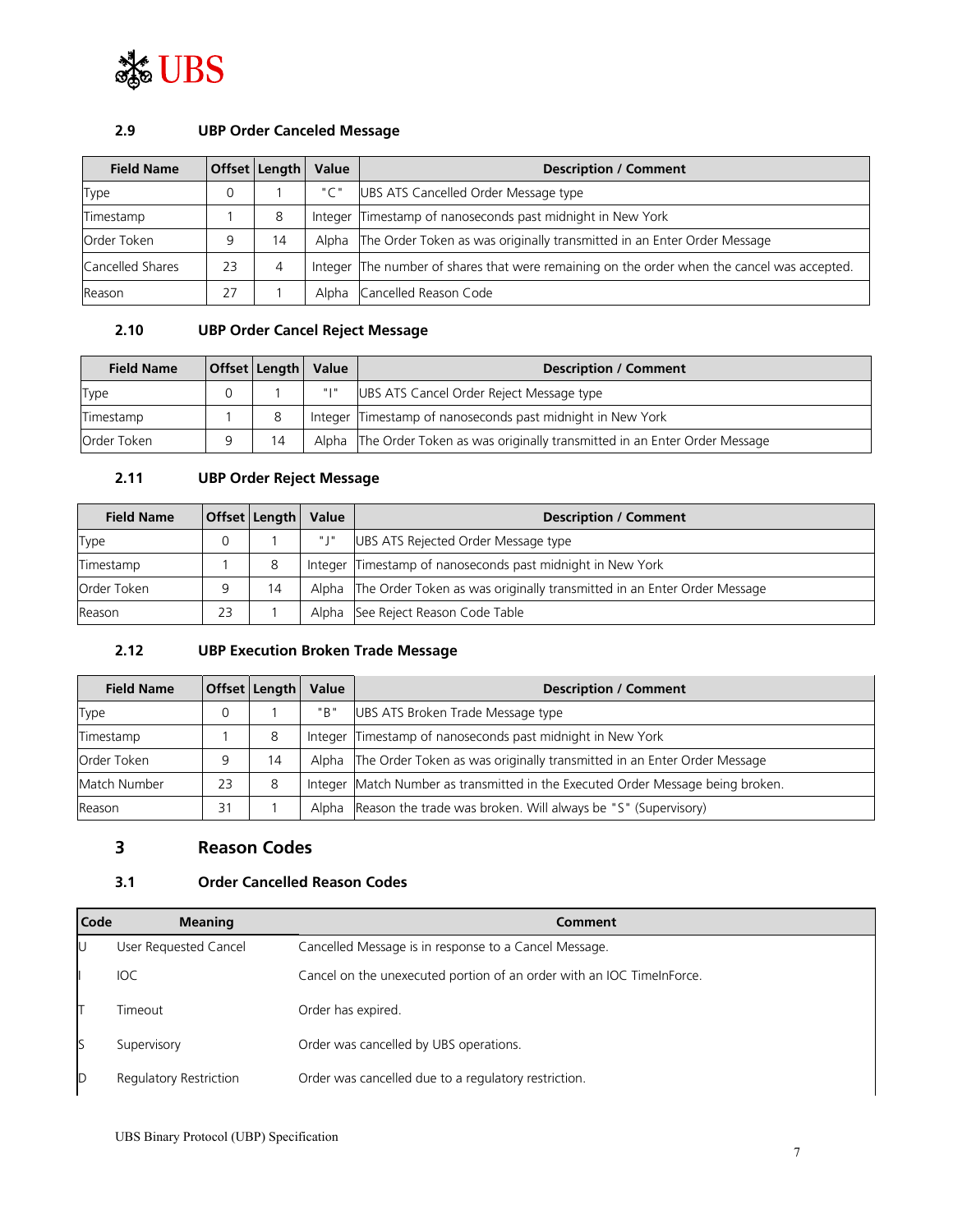# JBS

Other **All other cancels**.

#### **3.2 Order Reject Reason Codes**

| Code | <b>Meaning</b>         | Comment                                                                                                         |
|------|------------------------|-----------------------------------------------------------------------------------------------------------------|
| н    | Halted                 | Short Sale Penalty box rejects                                                                                  |
| Z    | SharesLimit            | Share Quantity is > 999999                                                                                      |
| S    | InvalidStock           | Invalid or Unknown instrument                                                                                   |
|      |                        | ClearingTypeNotAuthorised Invalid or not authorized MPID                                                        |
| X    | <b>InvalidPrice</b>    | Price is invalid $(< 0$ or sub-penny)                                                                           |
| N    | InvalidMinimumQuantity | MinQty is invalid                                                                                               |
| R    | Market Access          | Market Access Reject                                                                                            |
| Κ    | Other                  | All other rejects, including Instrument not yet open, and Instrument is on the UBS ATS Disabled<br>Symbol List. |

#### **4 Regulatory Reporting**

When a match occurs, the UBS ATS will report the trade to a recognized trade reporting facility (TRF) operated by a self-regulatory organization using the UBSA MPID. The UBS ATS has the ability to report trades to the NYSE TRF and the NASDAQ TRF. Both are used as primary and backup for each other and both are actively used on a regular basis.

For OATS and OTS reporting orders sent to UBS ATS, please use the following information, for linkage:

| <b>Item</b>                           | <b>Related To</b> | Value       |
|---------------------------------------|-------------------|-------------|
| Clearing Number                       | <b>DTCC</b>       | 642         |
| <b>Executing Broker</b>               | <b>TRF</b>        | <b>UBSA</b> |
| Sent to Firm MPID                     | <b>OATS</b>       | <b>UBSA</b> |
| <b>Destination Code</b>               | <b>OATS</b>       | M           |
| Recipient's Market Participant Symbol | <b>OTS</b>        | 8-22651     |
| Recipient Type                        | <b>OTS</b>        | М           |
| Last Market (UBS ATS)                 | <b>FIX</b>        | 65          |
| MIC Code                              | <b>FIX</b>        | UBSA        |

#### **5 Clearing**

The UBS ATS is operated by UBS Securities LLC as the Broker-Dealer Operator. UBS Securities LLC ("UBS") is a broker and dealer registered with the Securities and Exchange Committee (SEC). The Broker-Dealer Operator is a self-clearing broker-dealer and a member of the National Securities Clearing Corporation ("NSCC") and the Depository Trust Company ("DTC").

For more information regarding clearing please see "Clearance and Settlement" section of the UBS Form ATS-N.

#### **UBS ATS – Contact Information**

UBS Binary Protocol (UBP) Specification